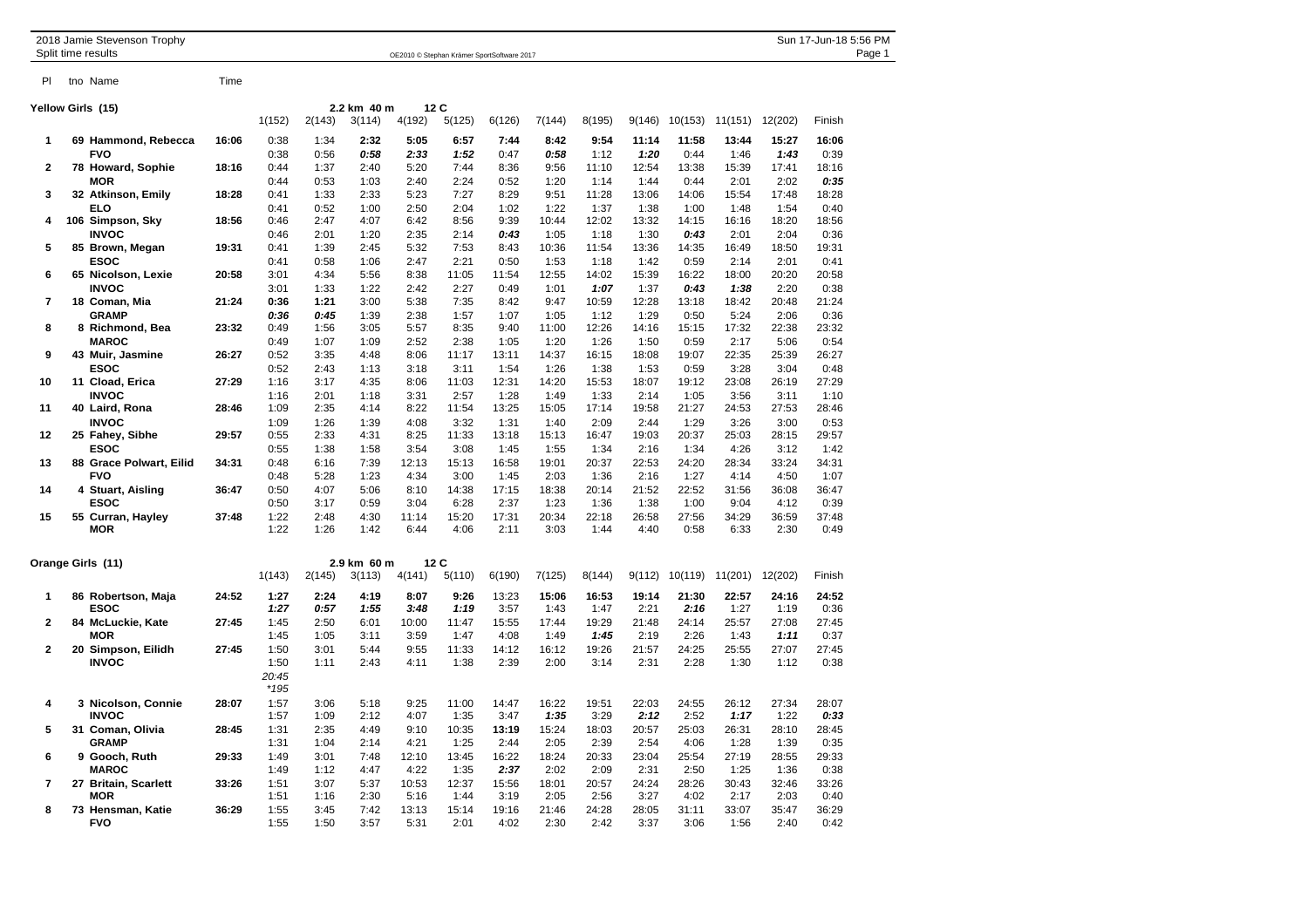|                | 2018 Jamie Stevenson Trophy<br>Split time results |         |                                 |              |              |                        |                        | OE2010 © Stephan Krämer SportSoftware 2017 |                       |                        |               |                 |                 |                 | Sun 17-Jun-18 5:56 PM | Page 2 |
|----------------|---------------------------------------------------|---------|---------------------------------|--------------|--------------|------------------------|------------------------|--------------------------------------------|-----------------------|------------------------|---------------|-----------------|-----------------|-----------------|-----------------------|--------|
|                |                                                   |         |                                 |              |              |                        |                        |                                            |                       |                        |               |                 |                 |                 |                       |        |
| <b>PI</b>      | tno Name                                          | Time    |                                 |              |              |                        |                        |                                            |                       |                        |               |                 |                 |                 |                       |        |
|                | Orange Girls (11)                                 |         |                                 |              | 2.9 km 60 m  |                        | 12 C                   | (cont.)                                    |                       |                        |               |                 |                 |                 |                       |        |
|                |                                                   |         | 1(143)                          | 2(145)       | 3(113)       | 4(141)                 | 5(110)                 | 6(190)                                     | 7(125)                | 8(144)                 | 9(112)        | 10(119)         | 11(201)         | 12(202)         | Finish                |        |
| 9              | 48 Coutts, Alana<br><b>MOR</b>                    | 39:36   | 2:05<br>2:05<br>23:26<br>$*126$ | 3:06<br>1:01 | 8:42<br>5:36 | 14:03<br>5:21          | 16:11<br>2:08          | 19:18<br>3:07                              | 22:11<br>2:53         | 24:57<br>2:46          | 31:32<br>6:35 | 35:28<br>3:56   | 37:26<br>1:58   | 38:58<br>1:32   | 39:36<br>0:38         |        |
| 10             | 96 Evans, Victorie<br><b>FVO</b>                  | 40:30   | 1:53<br>1:53                    | 3:14<br>1:21 | 7:33<br>4:19 | 13:35<br>6:02          | 15:24<br>1:49          | 20:30<br>5:06                              | 23:55<br>3:25         | 27:29<br>3:34          | 31:15<br>3:46 | 34:50<br>3:35   | 37:25<br>2:35   | 39:39<br>2:14   | 40:30<br>0:51         |        |
| 11             | 34 Rutter, Isla<br><b>INVOC</b>                   | 49:55   | 2:04<br>2:04                    | 3:33<br>1:29 | 6:40<br>3:07 | 20:51<br>14:11         | 22:35<br>1:44          | 26:09<br>3:34                              | 28:32<br>2:23         | 31:26<br>2:54          | 35:03<br>3:37 | 44:21<br>9:18   | 47:25<br>3:04   | 49:05<br>1:40   | 49:55<br>0:50         |        |
|                | Light Green Girls (16)                            |         |                                 |              | 3.6 km 75 m  |                        | 11 C                   |                                            |                       |                        |               |                 |                 |                 |                       |        |
|                |                                                   |         | 1(193)                          | 2(119)       | 3(120)       | 4(116)                 | 5(141)                 | 6(111)                                     | 7(147)                | 8(115)                 | 9(112)        | 10(122)         | 11(200)         | Finish          |                       |        |
| 1              | 79 Chapman, Catriona<br><b>MAROC</b>              | 37:51   | 0:42<br>0:42                    | 4:33<br>3:51 | 6:03<br>1:30 | 13:04<br>7:01          | 19:09<br>6:05          | 20:23<br>1:14                              | 25:49<br>5:26         | 28:29<br>2:40          | 31:33<br>3:04 | 35:31<br>3:58   | 36:57<br>1:26   | 37:51<br>0:54   |                       |        |
| $\mathbf{2}$   | 98 Kenyon, Faith<br>MOR                           | 38:10   | 0:57<br>0:57                    | 4:07<br>3:10 | 5:38<br>1:31 | 12:36<br>6:58          | 18:28<br>5:52          | 20:02<br>1:34                              | 25:13<br>5:11         | 27:37<br>2:24          | 30:54<br>3:17 | 35:28<br>4:34   | 37:25<br>1:57   | 38:10<br>0:45   |                       |        |
| 3              | 115 Kingham, Hannah<br>MOR                        | 38:16   | 0:47<br>0:47                    | 4:26<br>3:39 | 5:47<br>1:21 | 13:22<br>7:35          | 19:51<br>6:29          | 21:01<br>1:10                              | 25:42<br>4:41         | 29:09<br>3:27          | 32:15<br>3:06 | 36:27<br>4:12   | 37:42<br>1:15   | 38:16<br>0:34   |                       |        |
| 4              | 28 Collins, Gemma<br><b>MAROC</b>                 | 38:59   | 1:15<br>1:15                    | 6:09<br>4:54 | 8:18<br>2:09 | 16:42<br>8:24          | 22:16<br>5:34          | 23:41<br>1:25                              | 27:21<br>3:40         | 29:35<br>2:14          | 32:49<br>3:14 | 36:48<br>3:59   | 38:19<br>1:31   | 38:59<br>0:40   |                       |        |
| 5              | 26 Cox, Anna<br><b>BASOC</b>                      | 40:54   | 0:51<br>0:51                    | 3:51<br>3:00 | 5:55<br>2:04 | 13:07<br>7:12          | 20:50<br>7:43          | 22:05<br>1:15                              | 27:23<br>5:18         | 30:55<br>3:32          | 34:09<br>3:14 | 38:38<br>4:29   | 40:13<br>1:35   | 40:54<br>0:41   |                       |        |
| 6              | 111 Howard, Isobel<br><b>MOR</b>                  | 44:47   | 0:56<br>0:56                    | 4:18<br>3:22 | 6:53<br>2:35 | 13:45<br>6:52          | 20:19<br>6:34          | 21:41<br>1:22                              | 26:34<br>4:53         | 32:43<br>6:09          | 36:01<br>3:18 | 41:50<br>5:49   | 44:09<br>2:19   | 44:47<br>0:38   |                       |        |
| $\overline{7}$ | 63 Wiseman, Eva<br><b>MOR</b>                     | 46:56   | 1:18<br>1:18                    | 6:47<br>5:29 | 8:28<br>1:41 | 17:24<br>8:56          | 28:13<br>10:49         | 29:31<br>1:18                              | 34:16<br>4:45         | 37:00<br>2:44          | 40:16<br>3:16 | 44:46<br>4:30   | 46:10<br>1:24   | 46:56<br>0:46   |                       |        |
| 8              | 83 Brown, Carrie<br><b>MOR</b>                    | 48:02   | 0:44<br>0:44                    | 4:02<br>3:18 | 5:27<br>1:25 | 13:31<br>8:04          | 21:06<br>7:35          | 23:18<br>2:12                              | 29:34<br>6:16         | 34:58<br>5:24          | 37:42<br>2:44 | 44:57<br>7:15   | 47:22<br>2:25   | 48:02<br>0:40   |                       |        |
| 9              | 56 Kemsley, Alice<br><b>BASOC</b>                 | 48:20   | 1:13<br>1:13                    | 5:21<br>4:08 | 6:46<br>1:25 | 14:45<br>7:59          | 25:34<br>10:49         | 27:06<br>1:32                              | 32:48<br>5:42         | 37:24<br>4:36          | 40:26<br>3:02 | 45:59<br>5:33   | 47:31<br>1:32   | 48:20<br>0:49   |                       |        |
| 10             | 104 Garrett, Eilidh<br><b>MAROC</b>               | 51:19   | 1:06<br>1:06                    | 7:16<br>6:10 | 9:11<br>1:55 | 19:35<br>10:24         | 26:41<br>7:06          | 28:09<br>1:28                              | 34:13<br>6:04         | 40:02<br>5:49          | 43:18<br>3:16 | 48:54<br>5:36   | 50:31<br>1:37   | 51:19<br>0:48   |                       |        |
| 11             | 53 Barrie, Eliza<br><b>MAROC</b>                  | 53:47   | 1:01<br>1:01                    | 5:52<br>4:51 | 8:06<br>2:14 | 19:06<br>11:00         | 29:18<br>10:12         | 31:19<br>2:01                              | 38:20<br>7:01         | 43:01<br>4:41          | 47:01<br>4:00 | 51:24<br>4:23   | 52:54<br>1:30   | 53:47<br>0:53   |                       |        |
| 12             | 70 Farquharson, Morv<br><b>GRAMP</b>              | 56:04   | 1:03<br>1:03                    | 5:34<br>4:31 | 7:07<br>1:33 | 19:07<br>12:00         | 29:32<br>10:25         | 31:21<br>1:49                              | 37:51<br>6:30         | 43:11<br>5:20          | 47:27<br>4:16 | 53:00<br>5:33   | 55:13<br>2:13   | 56:04<br>0:51   |                       |        |
| 13             | 109 Hensman, Lucy<br><b>FVO</b>                   | 58:25   | 0:56<br>0:56                    | 6:27<br>5:31 | 8:59<br>2:32 | 19:58<br>10:59         | 29:35<br>9:37          | 31:33<br>1:58                              | 38:52<br>7:19         | 43:05<br>4:13          | 48:27<br>5:22 | 56:23<br>7:56   | 57:40<br>1:17   | 58:25<br>0:45   |                       |        |
| 14             | 22 Oikkonen, Ida<br><b>MOR</b>                    | 1:00:57 | 2:03<br>2:03                    | 7:00<br>4:57 | 9:08<br>2:08 | 18:44                  | 25:53                  | 27:46                                      | 33:57                 | 48:48                  | 52:33<br>3:45 | 58:22<br>5:49   | 59:57<br>1:35   | 1:00:57<br>1:00 |                       |        |
| 15             | 118 Eades, Fiona<br><b>INT</b>                    | 1:04:21 | 1:26<br>1:26                    | 6:03<br>4:37 | 8:31<br>2:28 | 9:36<br>20:01<br>11:30 | 7:09<br>33:40<br>13:39 | 1:53<br>38:37<br>4:57                      | 6:11<br>45:39<br>7:02 | 14:51<br>49:01<br>3:22 | 54:23<br>5:22 | 1:00:52<br>6:29 | 1:03:26<br>2:34 | 1:04:21<br>0:55 |                       |        |
|                | 12 Farquharson, Kirst<br><b>GRAMP</b>             | mp      | 1:20<br>1:20                    | 5:55<br>4:35 | 8:44<br>2:49 | 19:44<br>11:00         | 28:52<br>9:08          | 30:57<br>2:05                              | 36:22<br>5:25         | 39:18<br>2:56          | 43:06<br>3:48 | 50:02<br>6:56   | -----           | 52:54<br>2:52   |                       |        |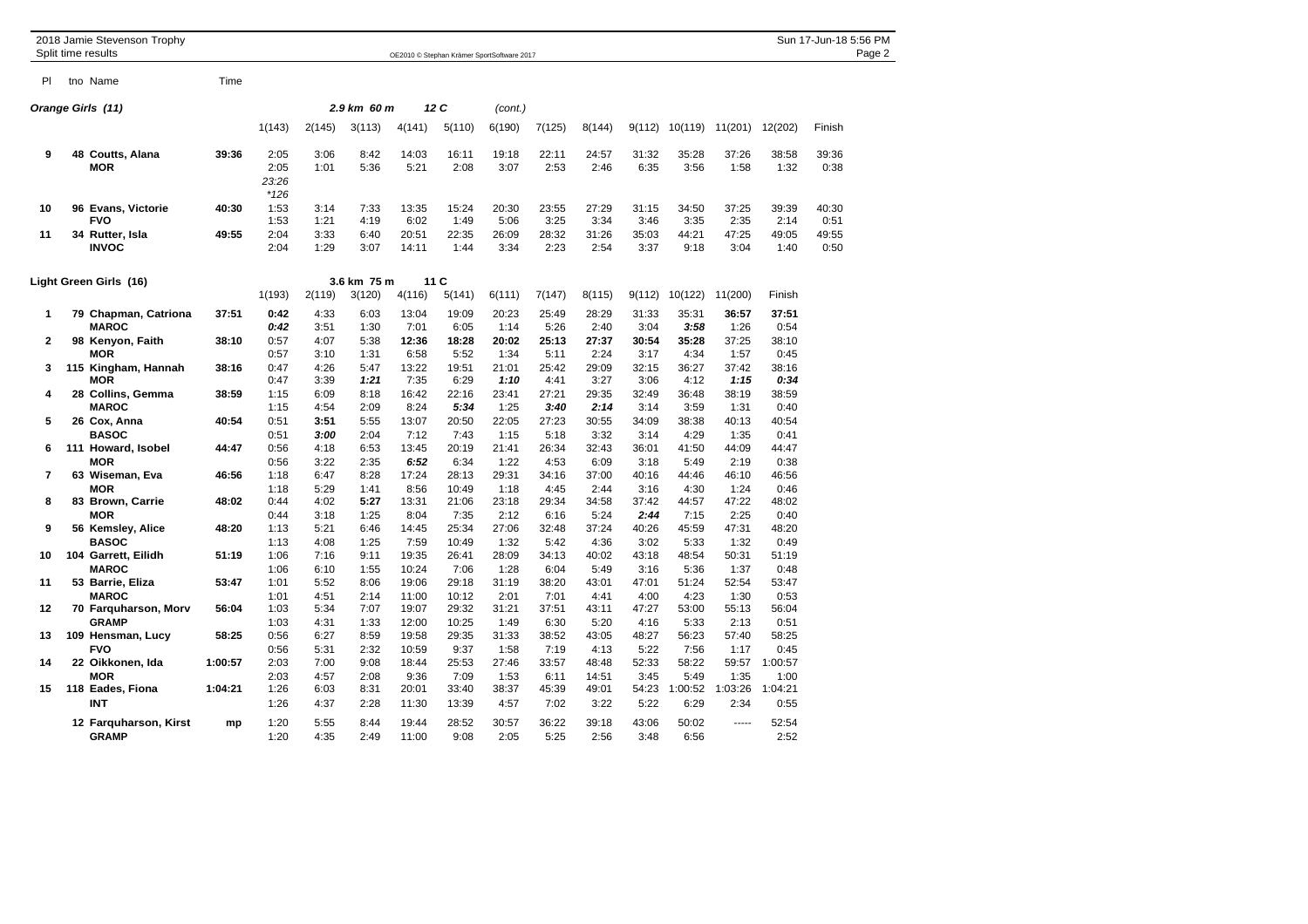|        |                | 2018 Jamie Stevenson Trophy<br>Split time results           |                | Sun 17-Jun-18 5:56 PM<br>Page 3<br>OE2010 © Stephan Krämer SportSoftware 2017 |                                       |                                          |                      |                                  |                      |                      |                       |                       |                                       |                        |                        |                         |               |
|--------|----------------|-------------------------------------------------------------|----------------|-------------------------------------------------------------------------------|---------------------------------------|------------------------------------------|----------------------|----------------------------------|----------------------|----------------------|-----------------------|-----------------------|---------------------------------------|------------------------|------------------------|-------------------------|---------------|
| PI.    |                | tno Name                                                    | Time           |                                                                               |                                       |                                          |                      |                                  |                      |                      |                       |                       |                                       |                        |                        |                         |               |
|        |                | Green Girls (10)                                            |                |                                                                               |                                       | 4.6 km 110 m                             |                      | 16 C                             |                      |                      |                       |                       |                                       |                        |                        |                         |               |
|        |                |                                                             |                | 1(193)<br>15(122)                                                             | 2(121)<br>16(200)                     | 3(116)<br>Finish                         | 4(148)               | 5(124)                           | 6(111)               | 7(117)               | 8(150)                | 9(190)                |                                       | 10(142) 11(118)        |                        | 12(115) 13(120) 14(201) |               |
| 1      |                | 94 Keith, Megan<br><b>INVOC</b>                             | 36:19          | 0:44<br>0:44                                                                  | 1:47<br>1:03                          | 6:16<br>4:29                             | 7:12<br>0:56         | 11:16<br>4:04                    | 14:04<br>2:48        | 14:45<br>0:41        | 16:30<br>1:45         | 18:29<br>1:59         | 20:24<br>1:55                         | 22:21<br>1:57          | 27:49<br>5:28          | 32:39<br>4:50           | 33:45<br>1:06 |
|        |                |                                                             |                | 34:35<br>0:50                                                                 | 35:39<br>1:04                         | 36:19<br>0:40                            |                      |                                  |                      |                      |                       |                       |                                       |                        |                        |                         |               |
| 2      | 121            | <b>Molloy, Grace</b><br><b>FVO</b>                          | 36:49          | 0:37<br>0:37<br>35:12                                                         | 1:42<br>1:05<br>36:09                 | 6:27<br>4:45<br>36:49                    | 7:16<br>0:49         | 11:26<br>4:10                    | 13:16<br>1:50        | 15:55<br>2:39        | 17:41<br>1:46         | 20:18<br>2:37         | 22:32<br>2:14                         | 24:10<br>1:38          | 29:01<br>4:51          | 33:24<br>4:23           | 34:23<br>0:59 |
|        |                |                                                             |                | 0:49                                                                          | 0:57                                  | 0:40                                     |                      |                                  |                      |                      |                       |                       |                                       |                        |                        |                         |               |
| 3      | 119            | Campbell, Eilidh<br><b>MAROC</b>                            | 38:50          | 0:39<br>0:39<br>37:02                                                         | 2:00<br>1:21<br>38:07                 | 7:08<br>5:08<br>38:50                    | 8:02<br>0:54         | 12:52<br>4:50                    | 15:04<br>2:12        | 16:10<br>1:06        | 18:01<br>1:51         | 20:28<br>2:27         | 22:30<br>2:02                         | 24:22<br>1:52          | 30:01<br>5:39          | 35:01<br>5:00           | 36:10<br>1:09 |
| 4      | 39             | Cox, Izzy<br><b>BASOC</b>                                   | 40:53          | 0:52<br>0:43<br>0:43<br>38:55                                                 | 1:05<br>1:43<br>1:00<br>40:08         | 0:43<br>7:11<br>5:28<br>40:53            | 8:12<br>1:01         | 13:01<br>4:49                    | 15:03<br>2:02        | 16:23<br>1:20        | 18:26<br>2:03         | 20:53<br>2:27         | 23:07<br>2:14                         | 25:02<br>1:55          | 30:47<br>5:45          | 36:18<br>5:31           | 37:58<br>1:40 |
| 5      | 113            | <b>Stansfield, Lizzie</b><br><b>FVO</b>                     | 43:50          | 0:57<br>1:02<br>1:02                                                          | 1:13<br>2:10<br>1:08                  | 0:45<br>7:24<br>5:14                     | 8:18<br>0:54         | 14:03<br>5:45                    | 16:10<br>2:07        | 18:36<br>2:26        | 20:34<br>1:58         | 22:55<br>2:21         | 25:19<br>2:24                         | 27:11<br>1:52          | 34:00<br>6:49          | 39:43<br>5:43           | 41:09<br>1:26 |
|        |                |                                                             |                | 41:58<br>0:49                                                                 | 43:04<br>1:06                         | 43:50<br>0:46                            |                      |                                  |                      |                      |                       |                       |                                       |                        |                        |                         |               |
| 6      |                | Brown, Rachel<br>ESOC                                       | 44:59          | 0:47<br>0:47<br>43:17                                                         | 1:56<br>1:09<br>44:18                 | 7:35<br>5:39<br>44:59                    | 9:03<br>1:28         | 13:41<br>4:38                    | 15:52<br>2:11        | 18:04<br>2:12        | 20:01<br>1:57         | 22:16<br>2:15         | 24:33<br>2:17                         | 29:14<br>4:41          | 35:29<br>6:15          | 41:30<br>6:01           | 42:26<br>0:56 |
|        | 117<br>7<br>81 |                                                             |                | 0:51                                                                          | 1:01                                  | 0:41                                     |                      |                                  |                      |                      |                       |                       |                                       |                        |                        |                         |               |
|        |                | McGougan, Kat<br>BASOC                                      | 45:27          | 0:51<br>0:51<br>43:36                                                         | 2:10<br>1:19<br>44:43                 | 8:24<br>6:14<br>45:27                    | 9:27<br>1:03         | 15:23<br>5:56                    | 17:39<br>2:16        | 18:52<br>1:13        | 20:57<br>2:05         | 23:47<br>2:50         | 26:09<br>2:22                         | 28:28<br>2:19          | 35:06<br>6:38          | 41:01<br>5:55           | 42:24<br>1:23 |
| 8      |                | 105 Wilson, Alice                                           | 45:51          | 1:12<br>0:44                                                                  | 1:07<br>2:01                          | 0:44<br>7:58                             | 8:57                 | 14:42                            | 16:56                | 18:04                | 20:22                 | 23:03                 | 25:55                                 | 28:13                  | 35:09                  | 41:23                   | 42:46         |
|        |                | <b>CLYDE</b>                                                |                | 0:44<br>43:44                                                                 | 1:17<br>45:01                         | 5:57<br>45:51                            | 0:59                 | 5:45                             | 2:14                 | 1:08                 | 2:18                  | 2:41                  | 2:52                                  | 2:18                   | 6:56                   | 6:14                    | 1:23          |
| 9      |                | 51 Weir, Mairi<br><b>MOR</b>                                | 1:00:29        | 0:58<br>0:48<br>0:48<br>57:56<br>1:50                                         | 1:17<br>2:21<br>1:33<br>59:34<br>1:38 | 0:50<br>10:39<br>8:18<br>1:00:29<br>0:55 | 11:52<br>1:13        | 18:40<br>6:48                    | 21:57<br>3:17        | 24:54<br>2:57        | 27:48<br>2:54         | 31:15<br>3:27         | 34:40<br>3:25                         | 38:09<br>3:29          | 46:51<br>8:42          | 54:05<br>7:14           | 56:06<br>2:01 |
|        |                | 68 Campbell, Kirsty<br><b>MAROC</b>                         | mp             | 0:44<br>0:44<br>39:30<br>0:54                                                 | 1:54<br>1:10<br>-----                 | 7:20<br>5:26<br>41:05<br>1:35            | 8:09<br>0:49         | 12:59<br>4:50<br>40:29<br>$*202$ | 16:04<br>3:05        | 16:55<br>0:51        | 18:44<br>1:49         | 21:09<br>2:25         | 23:29<br>2:20                         | 25:28<br>1:59          | 31:37<br>6:09          | 37:21<br>5:44           | 38:36<br>1:15 |
|        |                | Yellow Boys (19)                                            |                |                                                                               |                                       | 2.2 km 40 m                              |                      | 12C                              |                      |                      |                       |                       |                                       |                        |                        |                         |               |
|        |                |                                                             |                | 1(152)                                                                        | 2(143)                                | 3(114)                                   | 4(192)               | 5(125)                           |                      | $6(126)$ $7(144)$    |                       |                       | 8(195) 9(146) 10(153) 11(151) 12(202) |                        |                        | Finish                  |               |
| 1<br>2 |                | 103 McLuckie, Finlay<br><b>MOR</b><br>21 Duguid, Finn Selme | 12:54<br>13:02 | 0:30<br>0:30<br>0:28                                                          | 1:09<br>0:39<br>1:08                  | 1:55<br>0:46<br>1:53                     | 3:52<br>1:57<br>4:00 | 5:33<br>1:41<br>5:33             | 6:12<br>0:39<br>6:09 | 7:00<br>0:48<br>6:58 | 7:56<br>0:56<br>7:56  | 9:01<br>1:05<br>9:03  | 9:37<br>0:36<br>9:45                  | 10:55<br>1:18<br>11:02 | 12:21<br>1:26<br>12:30 | 12:54<br>0:33<br>13:02  |               |
| 3      | 91             | <b>TAY</b><br><b>Bishenden, Michael</b>                     | 14:54          | 0:28<br>0:39                                                                  | 0:40<br>1:32                          | 0:45<br>2:22                             | 2:07<br>4:43         | 1:33<br>6:36                     | 0:36<br>7:19         | 0:49<br>8:19         | 0:58<br>9:22          | 1:07<br>10:45         | 0:42<br>11:21                         | 1:17<br>12:44          | 1:28<br>14:23          | 0:32<br>14:54           |               |
| 4      |                | MOR<br>82 Newey, Yann<br><b>MAROC</b>                       | 16:31          | 0:39<br>0:34<br>0:34                                                          | 0:53<br>1:48<br>1:14                  | 0:50<br>2:47<br>0:59                     | 2:21<br>5:19<br>2:32 | 1:53<br>7:27<br>2:08             | 0:43<br>8:02<br>0:35 | 1:00<br>9:16<br>1:14 | 1:03<br>10:34<br>1:18 | 1:23<br>11:57<br>1:23 | 0:36<br>12:44<br>0:47                 | 1:23<br>14:15<br>1:31  | 1:39<br>15:59<br>1:44  | 0:31<br>16:31<br>0:32   |               |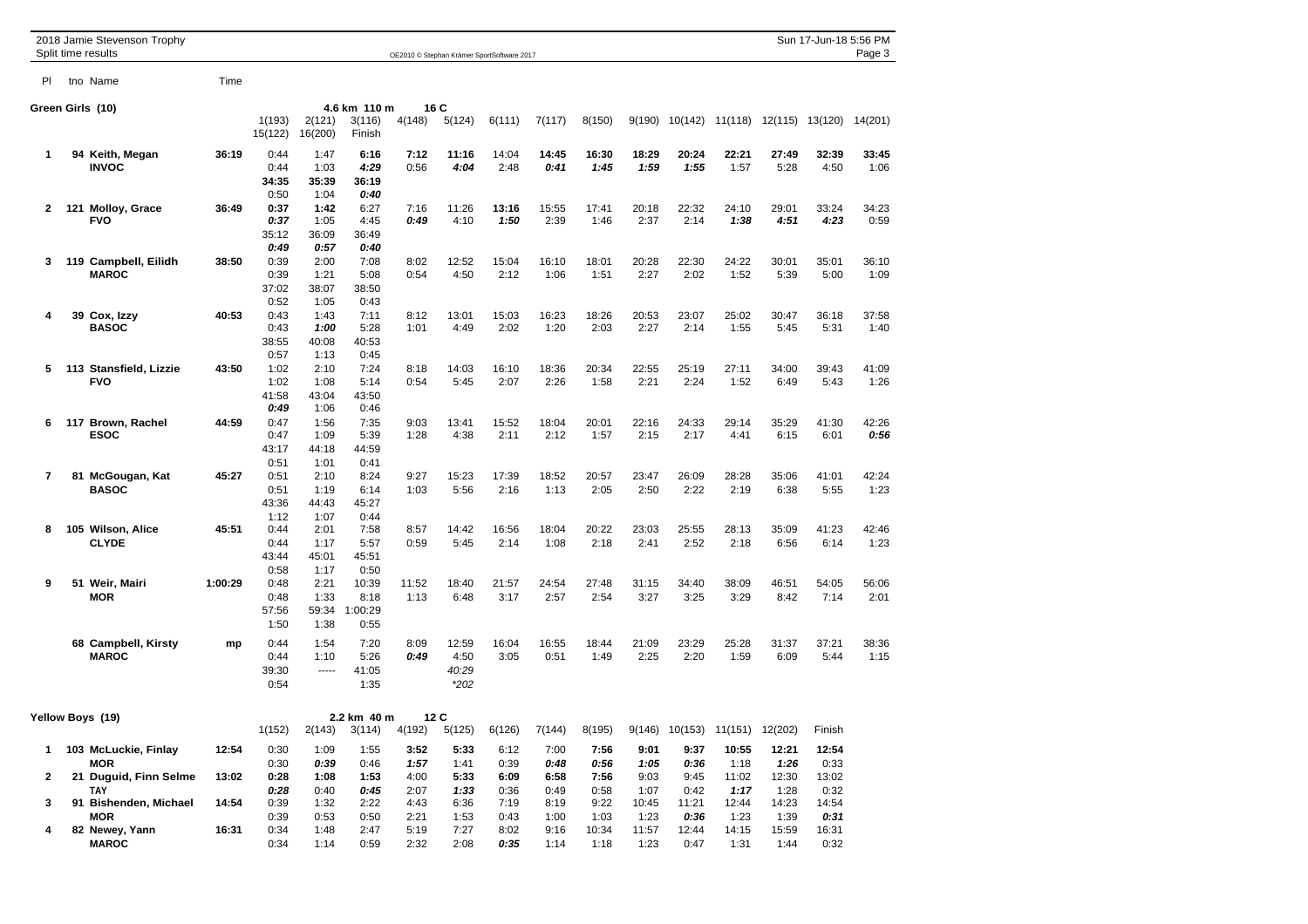|                | 2018 Jamie Stevenson Trophy<br>Split time results   |       |                                 |                                 |                      |                      |                       | OE2010 © Stephan Krämer SportSoftware 2017 |                       |                       |                       |                       |                       |                       | Sun 17-Jun-18 5:56 PM<br>Page 4 |
|----------------|-----------------------------------------------------|-------|---------------------------------|---------------------------------|----------------------|----------------------|-----------------------|--------------------------------------------|-----------------------|-----------------------|-----------------------|-----------------------|-----------------------|-----------------------|---------------------------------|
| PI.            | tno Name                                            | Time  |                                 |                                 |                      |                      |                       |                                            |                       |                       |                       |                       |                       |                       |                                 |
|                | Yellow Boys  (19)                                   |       |                                 |                                 | 2.2 km 40 m          |                      | 12C                   | (cont.)                                    |                       |                       |                       |                       |                       |                       |                                 |
|                |                                                     |       | 1(152)                          | 2(143)                          | 3(114)               | 4(192)               | 5(125)                | 6(126)                                     | 7(144)                | 8(195)                | 9(146)                | 10(153)               | 11(151)               | 12(202)               | Finish                          |
| 5              | 58 Lawlor, Rowan<br><b>ESOC</b>                     | 18:10 | 0:40<br>0:40                    | 1:31<br>0:51                    | 2:21<br>0:50         | 5:04<br>2:43         | 7:06<br>2:02          | 7:56<br>0:50                               | 9:22<br>1:26          | 10:40<br>1:18         | 12:24<br>1:44         | 13:15<br>0:51         | 15:24<br>2:09         | 17:38<br>2:14         | 18:10<br>0:32                   |
| 6              | 95 Robertson, Calum<br><b>ESOC</b>                  | 19:51 | 0:38<br>0:38                    | 1:45<br>1:07                    | 2:37<br>0:52         | 5:18<br>2:41         | 7:43<br>2:25          | 8:46<br>1:03                               | 10:19<br>1:33         | 11:40<br>1:21         | 13:30<br>1:50         | 14:17<br>0:47         | 16:51<br>2:34         | 19:11<br>2:20         | 19:51<br>0:40                   |
| $\overline{7}$ | 49 Griffin, Noah                                    | 20:14 | 0:57                            | 1:53                            | 3:01                 | 6:01                 | 8:30                  | 9:29                                       | 10:50                 | 12:13                 | 14:07                 | 15:10                 | 17:27                 | 19:27                 | 20:14                           |
| 8              | <b>GRAMP</b><br>46 Herbst, Leonard                  | 22:00 | 0:57<br>0:43                    | 0:56<br>1:37                    | 1:08<br>2:43         | 3:00<br>5:31         | 2:29<br>7:50          | 0:59<br>8:44                               | 1:21<br>9:56          | 1:23<br>11:45         | 1:54<br>13:49         | 1:03<br>15:27         | 2:17<br>18:13         | 2:00<br>21:19         | 0:47<br>22:00                   |
| 9              | <b>FVO</b><br>15 Inman, Matthew                     | 23:40 | 0:43<br>0:49                    | 0:54<br>2:04                    | 1:06<br>3:17         | 2:48<br>6:52         | 2:19<br>9:39          | 0:54<br>10:33                              | 1:12<br>11:56         | 1:49<br>13:32         | 2:04<br>15:26         | 1:38<br>16:18         | 2:46<br>20:45         | 3:06<br>22:56         | 0:41<br>23:40                   |
| 10             | <b>FVO</b><br>75 Tynan, Tom                         | 25:25 | 0:49<br>0:45                    | 1:15<br>1:53                    | 1:13<br>3:10         | 3:35<br>6:45         | 2:47<br>10:13         | 0:54<br>11:27                              | 1:23<br>13:11         | 1:36<br>14:42         | 1:54<br>17:29         | 0:52<br>18:39         | 4:27<br>21:39         | 2:11<br>24:37         | 0:44<br>25:25                   |
| 11             | ESOC<br>101 Black, Hamish                           | 25:35 | 0:45<br>1:01                    | 1:08<br>2:50                    | 1:17<br>4:10         | 3:35<br>7:55         | 3:28<br>11:32         | 1:14<br>12:40                              | 1:44<br>14:18         | 1:31<br>16:04         | 2:47<br>17:52         | 1:10<br>18:38         | 3:00<br>22:29         | 2:58<br>24:55         | 0:48<br>25:35                   |
| 12             | <b>INVOC</b><br>62 Cormack, Findlay<br><b>MAROC</b> | 27:54 | 1:01<br>1:03<br>1:03            | 1:49<br>2:48<br>1:45            | 1:20<br>4:02<br>1:14 | 3:45<br>7:21<br>3:19 | 3:37<br>10:01<br>2:40 | 1:08<br>11:07<br>1:06                      | 1:38<br>12:47<br>1:40 | 1:46<br>14:22<br>1:35 | 1:48<br>16:27<br>2:05 | 0:46<br>17:30<br>1:03 | 3:51<br>24:39<br>7:09 | 2:26<br>27:08<br>2:29 | 0:40<br>27:54<br>0:46           |
| 13             | 36 Campbell, Owen<br><b>MAROC</b>                   | 28:07 | 0:52<br>0:52                    | 2:04<br>1:12                    | 3:05<br>1:01         | 5:45<br>2:40         | 8:19<br>2:34          | 9:09<br>0:50                               | 10:24<br>1:15         | 11:40<br>1:16         | 13:26<br>1:46         | 14:18<br>0:52         | 17:21<br>3:03         | 27:25<br>10:04        | 28:07<br>0:42                   |
| 14             | 52 Stewart, Michael &<br>TAY                        | 29:22 | 0:46<br>0:46                    | 1:44<br>0:58                    | 2:50<br>1:06         | 6:03<br>3:13         | 18:45<br>12:42        | 20:11<br>1:26                              | 21:13<br>1:02         | 22:29<br>1:16         | 24:07<br>1:38         | 24:49<br>0:42         | 26:25<br>1:36         | 28:40<br>2:15         | 29:22<br>0:42                   |
| 15             | 30 Curran, Ryan<br><b>MOR</b>                       | 32:30 | 0:45<br>0:45                    | 1:57<br>1:12                    | 2:59<br>1:02         | 9:52<br>6:53         | 12:30<br>2:38         | 13:21<br>0:51                              | 14:48<br>1:27         | 16:09<br>1:21         | 18:04<br>1:55         | 18:52<br>0:48         | 22:10<br>3:18         | 31:53<br>9:43         | 32:30<br>0:37                   |
| 16             | 1 Hannah Wiseman,<br><b>MOR</b>                     | 33:24 | 0:54<br>0:54<br>3:51<br>$*145$  | 2:01<br>1:07                    | 3:14<br>1:13         | 8:22<br>5:08         | 11:12<br>2:50         | 12:16<br>1:04                              | 13:57<br>1:41         | 15:59<br>2:02         | 18:25<br>2:26         | 19:43<br>1:18         | 21:39<br>1:56         | 32:28<br>10:49        | 33:24<br>0:56                   |
|                | 97 Dunbar, Fergus<br><b>MAROC</b>                   | mp    | 0:55<br>0:55                    | 2:01<br>1:06                    | 3:08<br>1:07         | 5:38<br>2:30         | 8:00<br>2:22          | 9:17<br>1:17                               | 10:51<br>1:34         | 12:03<br>1:12         | 1.1.1.1               | 15:40<br>3:37         | 18:38<br>2:58         | 21:27<br>2:49         | 22:02<br>0:35                   |
|                | 108 Dunbar, Lewis<br><b>MAROC</b>                   | mp    | 0:57<br>0:57                    | 1:54<br>0:57                    | 3:09<br>1:15         | 1.1.1.1              | 10:07<br>6:58         | 11:26<br>1:19                              | 13:47<br>2:21         | 16:00<br>2:13         | 19:21<br>3:21         | 21:20<br>1:59         | 26:11<br>4:51         | 29:48<br>3:37         | 30:34<br>0:46                   |
|                | 72 Oliver Robertson, R<br><b>GRAMP</b>              | mp    | 0:59<br>0:59<br>19:50<br>$*112$ | 2:36<br>1:37<br>25:07<br>$*119$ | 4:01<br>1:25         | 7:27<br>3:26         | 12:25<br>4:58         | 14:06<br>1:41                              | 15:57<br>1:51         | 17:43<br>1:46         | 1.1.1.1               | 22:53<br>5:10         | 29:47<br>6:54         | 1.1.1.1               | 33:13<br>3:26                   |
|                | Orange Boys (17)                                    |       |                                 |                                 | 2.9 km 60 m          |                      | 12C                   |                                            |                       |                       |                       |                       |                       |                       |                                 |
|                |                                                     |       | 1(143)                          | 2(145)                          | 3(113)               | 4(141)               | 5(110)                | 6(190)                                     | 7(125)                | 8(144)                | 9(112)                | 10(119)               | 11(201)               | 12(202)               | Finish                          |
| 1              | 6 Hammond, James<br><b>FVO</b>                      | 19:30 | 1:34<br>1:34                    | 2:27<br>0:53                    | 4:09<br>1:42         | 7:17<br>3:08         | 8:18<br>1:01          | 10:01<br>1:43                              | 11:43<br>1:42         | 13:15<br>1:32         | 15:00<br>1:45         | 16:46<br>1:46         | 17:56<br>1:10         | 18:58<br>1:02         | 19:30<br>0:32                   |
| $\mathbf{2}$   | 80 Wright, Charley<br><b>INVOC</b>                  | 22:17 | 1:43<br>1:43                    | 2:47<br>1:04                    | 4:51<br>2:04         | 8:24<br>3:33         | 9:41<br>1:17          | 11:43<br>2:02                              | 13:26<br>1:43         | 15:22<br>1:56         | 17:23<br>2:01         | 19:14<br>1:51         | 20:31<br>1:17         | 21:41<br>1:10         | 22:17<br>0:36                   |
| 3              | 57 Whitehead, Ranolp<br><b>MAROC</b>                | 23:25 | 1:37<br>1:37                    | 2:34<br>0:57                    | 4:49<br>2:15         | 8:49<br>4:00         | 9:49<br>1:00          | 12:07<br>2:18                              | 13:54<br>1:47         | 15:45<br>1:51         | 18:18<br>2:33         | 20:11<br>1:53         | 21:25<br>1:14         | 22:45<br>1:20         | 23:25<br>0:40                   |
| 4              | 90 Stewart, Douglas<br><b>MAROC</b>                 | 23:37 | 2:12<br>2:12                    | 3:08<br>0:56                    | 6:02<br>2:54         | 9:23<br>3:21         | 10:33<br>1:10         | 12:34<br>2:01                              | 14:10<br>1:36         | 15:57<br>1:47         | 18:06<br>2:09         | 20:26<br>2:20         | 21:49<br>1:23         | 23:05<br>1:16         | 23:37<br>0:32                   |
| 5              | 99 Riley, Colin<br><b>ELO</b>                       | 24:24 | 1:46<br>1:46                    | 3:21<br>1:35                    | 5:16<br>1:55         | 8:59<br>3:43         | 10:05<br>1:06         | 12:32<br>2:27                              | 14:25<br>1:53         | 16:19<br>1:54         | 18:24<br>2:05         | 20:06<br>1:42         | 22:13<br>2:07         | 23:49<br>1:36         | 24:24<br>0:35                   |
| 6              | 42 Atkinson, Joel<br><b>ELO</b>                     | 26:25 | 2:00<br>2:00                    | 3:04<br>1:04                    | 5:21<br>2:17         | 9:22<br>4:01         | 11:01<br>1:39         | 14:10<br>3:09                              | 16:44<br>2:34         | 18:22<br>1:38         | 20:50<br>2:28         | 22:57<br>2:07         | 24:40<br>1:43         | 25:49<br>1:09         | 26:25<br>0:36                   |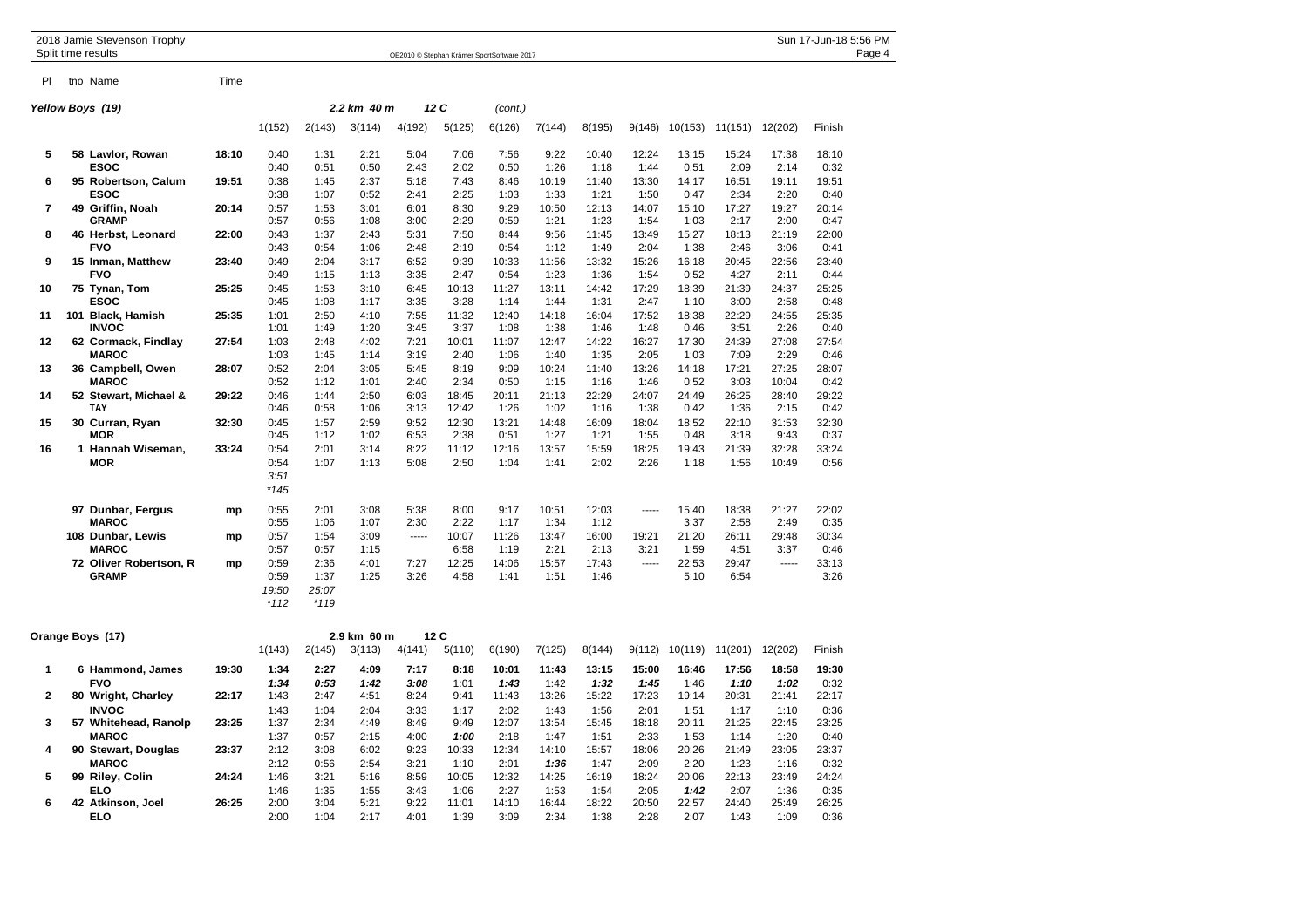|                | 2018 Jamie Stevenson Trophy<br>Split time results  |       |                                |                      |                      |                       |                       |                                            |                       |                       |                       |                       |                       |                       | Sun 17-Jun-18 5:56 PM<br>Page 5 |
|----------------|----------------------------------------------------|-------|--------------------------------|----------------------|----------------------|-----------------------|-----------------------|--------------------------------------------|-----------------------|-----------------------|-----------------------|-----------------------|-----------------------|-----------------------|---------------------------------|
|                |                                                    |       |                                |                      |                      |                       |                       | OE2010 © Stephan Krämer SportSoftware 2017 |                       |                       |                       |                       |                       |                       |                                 |
| PI             | tno Name                                           | Time  |                                |                      |                      |                       |                       |                                            |                       |                       |                       |                       |                       |                       |                                 |
|                | Orange Boys (17)                                   |       |                                |                      | 2.9 km 60 m          |                       | 12C                   | (cont.)                                    |                       |                       |                       |                       |                       |                       |                                 |
|                |                                                    |       | 1(143)                         | 2(145)               | 3(113)               | 4(141)                | 5(110)                | 6(190)                                     | 7(125)                | 8(144)                | 9(112)                | 10(119)               | 11(201)               | 12(202)               | Finish                          |
| 7              | 50 Laird, Angus<br><b>INVOC</b>                    | 27:44 | 2:07<br>2:07<br>6:54<br>$*192$ | 3:28<br>1:21         | 5:50<br>2:22         | 10:26<br>4:36         | 12:13<br>1:47         | 14:46<br>2:33                              | 16:50<br>2:04         | 18:49<br>1:59         | 21:44<br>2:55         | 24:06<br>2:22         | 25:33<br>1:27         | 27:06<br>1:33         | 27:44<br>0:38                   |
| 8              | 71 Otreba, Norbert                                 | 27:55 | 1:41                           | 2:51                 | 5:45                 | 11:12                 | 12:42                 | 15:38                                      | 18:11                 | 19:58                 | 22:31                 | 24:46                 | 25:59                 | 27:11                 | 27:55                           |
| 9              | <b>INVOC</b><br>64 McCartney, Ewan<br><b>CLYDE</b> | 28:41 | 1:41<br>2:09<br>2:09           | 1:10<br>3:14<br>1:05 | 2:54<br>6:21<br>3:07 | 5:27<br>10:58<br>4:37 | 1:30<br>12:33<br>1:35 | 2:56<br>15:12<br>2:39                      | 2:33<br>17:16<br>2:04 | 1:47<br>20:02<br>2:46 | 2:33<br>22:50<br>2:48 | 2:15<br>25:33<br>2:43 | 1:13<br>26:57<br>1:24 | 1:12<br>28:12<br>1:15 | 0:44<br>28:41<br>0:29           |
| 10             | 38 Connor, Jamie<br><b>FVO</b>                     | 29:04 | 1:52<br>1:52                   | 3:17<br>1:25         | 5:40<br>2:23         | 10:45<br>5:05         | 12:25<br>1:40         | 16:00<br>3:35                              | 18:03<br>2:03         | 20:04<br>2:01         | 22:40<br>2:36         | 25:02<br>2:22         | 26:53<br>1:51         | 28:12<br>1:19         | 29:04<br>0:52                   |
| 11             | 60 Lawlor, Joseph<br><b>ESOC</b>                   | 30:33 | 1:58<br>1:58                   | 3:03<br>1:05         | 5:28<br>2:25         | 11:12<br>5:44         | 12:52<br>1:40         | 16:13<br>3:21                              | 18:28<br>2:15         | 20:46<br>2:18         | 22:59<br>2:13         | 26:56<br>3:57         | 28:29<br>1:33         | 30:00<br>1:31         | 30:33<br>0:33                   |
| $12 \,$        | 102 Garrett, Blair<br><b>MAROC</b>                 | 32:32 | 1:42<br>1:42                   | 2:48<br>1:06         | 4:53<br>2:05         | 15:05<br>10:12        | 16:42<br>1:37         | 19:32<br>2:50                              | 21:57<br>2:25         | 24:01<br>2:04         | 26:22<br>2:21         | 28:48<br>2:26         | 30:17<br>1:29         | 31:45<br>1:28         | 32:32<br>0:47                   |
| 13             | 23 Twigg, Andrew<br><b>FVO</b>                     | 34:17 | 2:01<br>2:01                   | 3:13<br>1:12         | 5:51<br>2:38         | 10:51<br>5:00         | 12:04<br>1:13         | 15:48<br>3:44                              | 18:46<br>2:58         | 23:38<br>4:52         | 26:39<br>3:01         | 30:23<br>3:44         | 32:03<br>1:40         | 33:43<br>1:40         | 34:17<br>0:34                   |
| 14             | 77 Whitelaw, Connor<br><b>GRAMP</b>                | 34:18 | 1:46<br>1:46                   | 3:03<br>1:17         | 6:06<br>3:03         | 11:41<br>5:35         | 13:51<br>2:10         | 17:04<br>3:13                              | 19:27<br>2:23         | 22:38<br>3:11         | 25:35<br>2:57         | 28:40<br>3:05         | 30:48<br>2:08         | 33:34<br>2:46         | 34:18<br>0:44                   |
| 15             | 67 Curran, Connor<br><b>MOR</b>                    | 35:52 | 1:42<br>1:42                   | 2:58<br>1:16         | 7:08<br>4:10         | 13:26<br>6:18         | 15:14<br>1:48         | 19:18<br>4:04                              | 20:55<br>1:37         | 24:27<br>3:32         | 28:39<br>4:12         | 32:01<br>3:22         | 34:13<br>2:12         | 35:23<br>1:10         | 35:52<br>0:29                   |
| 16             | 13 Kenyon, Fergus<br><b>MOR</b>                    | 37:51 | 2:42<br>2:42                   | 4:04<br>1:22         | 7:09<br>3:05         | 13:27<br>6:18         | 14:48<br>1:21         | 19:12<br>4:24                              | 22:16<br>3:04         | 24:55<br>2:39         | 27:49<br>2:54         | 31:06<br>3:17         | 35:16<br>4:10         | 37:18<br>2:02         | 37:51<br>0:33                   |
| 17             | 93 Capewell, Joe<br><b>INVOC</b>                   | 45:17 | 2:42<br>2:42                   | 3:59<br>1:17         | 7:00<br>3:01         | 16:50<br>9:50         | 18:46<br>1:56         | 23:52<br>5:06                              | 27:17<br>3:25         | 31:20<br>4:03         | 34:27<br>3:07         | 38:13<br>3:46         | 41:27<br>3:14         | 44:06<br>2:39         | 45:17<br>1:11                   |
|                | Light Green Boys (17)                              |       |                                |                      | 3.6 km 75 m          |                       | 11C                   |                                            |                       |                       |                       |                       |                       |                       |                                 |
|                |                                                    |       | 1(193)                         | 2(119)               | 3(120)               | 4(116)                | 5(141)                | 6(111)                                     | 7(147)                | 8(115)                | 9(112)                | 10(122)               | 11(200)               | Finish                |                                 |
| 1              | 107 Ivory, Angus<br><b>INT</b>                     | 28:34 | 0:43<br>0:43                   | 3:24<br>2:41         | 4:28<br>1:04         | 9:58<br>5:30          | 14:14<br>4:16         | 15:29<br>1:15                              | 18:51<br>3:22         | 21:19<br>2:28         | 23:41<br>2:22         | 26:54<br>3:13         | 27:54<br>1:00         | 28:34<br>0:40         |                                 |
| 2              | 2 Musgrave, Ewan<br><b>MAROC</b>                   | 29:45 | 0:41<br>0:41                   | 3:32<br>2:51         | 4:41<br>1:09         | 9:56<br>5:15          | 16:02<br>6:06         | 16:58<br>0:56                              | 20:09<br>3:11         | 22:06<br>1:57         | 24:34<br>2:28         | 27:59<br>3:25         | 29:09<br>1:10         | 29:45<br>0:36         |                                 |
| 3              | 89 Griffin, Sam<br><b>GRAMP</b>                    | 31:21 | 0:52<br>0:52                   | 3:27<br>2:35         | 4:23<br>0:56         | 9:48<br>5:25          | 16:35<br>6:47         | 17:39<br>1:04                              | 21:37<br>3:58         | 23:29<br>1:52         | 25:35<br>2:06         | 29:02<br>3:27         | 30:39<br>1:37         | 31:21<br>0:42         |                                 |
| 4              | 33 Raynor, Finlay<br><b>INVOC</b>                  | 34:09 | 0:46<br>0:46                   | 4:54<br>4:08         | 6:07<br>1:13         | 12:39<br>6:32         | 17:31<br>4:52         | 18:47<br>1:16                              | 23:17<br>4:30         | 25:14<br>1:57         | 27:56<br>2:42         | 32:10<br>4:14         | 33:23<br>1:13         | 34:09<br>0:46         |                                 |
| 5              | 44 McCartney, Alastair<br><b>CLYDE</b>             | 34:50 | 0:43<br>0:43                   | 3:29<br>2:46         | 4:51<br>1:22         | 10:24<br>5:33         | 15:43<br>5:19         | 17:17<br>1:34                              | 22:14<br>4:57         | 25:06<br>2:52         | 27:57<br>2:51         | 32:08<br>4:11         | 33:59<br>1:51         | 34:50<br>0:51         |                                 |
| 6              | 76 Goddard, Jamie<br><b>FVO</b>                    | 36:32 | 0:38<br>0:38                   | 3:42<br>3:04         | 5:08<br>1:26         | 12:21<br>7:13         | 18:31<br>6:10         | 19:50<br>1:19                              | 24:13<br>4:23         | 26:49<br>2:36         | 30:03<br>3:14         | 34:23<br>4:20         | 35:46<br>1:23         | 36:32<br>0:46         |                                 |
| $\overline{7}$ | 92 Newey, Jonas<br><b>MAROC</b>                    | 38:47 | 0:44<br>0:44                   | 4:12<br>3:28         | 5:27<br>1:15         | 12:21<br>6:54         | 18:02<br>5:41         | 19:29<br>1:27                              | 25:02<br>5:33         | 29:17<br>4:15         | 31:59<br>2:42         | 36:34<br>4:35         | 38:06<br>1:32         | 38:47<br>0:41         |                                 |
| 8              | 66 Barrie, Adam<br><b>MAROC</b>                    | 40:55 | 0:51<br>0:51                   | 3:41<br>2:50         | 4:48<br>1:07         | 10:56<br>6:08         | 21:22<br>10:26        | 22:27<br>1:05                              | 26:30<br>4:03         | 31:54<br>5:24         | 34:32<br>2:38         | 38:48<br>4:16         | 40:11<br>1:23         | 40:55<br>0:44         |                                 |
| 9              | 19 Bartlett, Sam<br>INT                            | 46:08 | 1:10<br>1:10                   | 4:45<br>3:35         | 6:43<br>1:58         | 15:12<br>8:29         | 24:55<br>9:43         | 27:07<br>2:12                              | 31:53<br>4:46         | 34:44<br>2:51         | 38:08<br>3:24         | 43:21<br>5:13         | 45:26<br>2:05         | 46:08<br>0:42         |                                 |
| 10             | 59 Bennett, Ewan<br><b>MAROC</b>                   | 49:29 | 0:57<br>0:57                   | 4:56<br>3:59         | 7:15<br>2:19         | 19:29<br>12:14        | 29:59<br>10:30        | 31:33<br>1:34                              | 37:14<br>5:41         | 39:53<br>2:39         | 43:00<br>3:07         | 47:20<br>4:20         | 48:38<br>1:18         | 49:29<br>0:51         |                                 |
| 11             | 112 Glendinning, Sean<br><b>MAROC</b>              | 50:24 | 0:49<br>0:49                   | 5:32<br>4:43         | 7:15<br>1:43         | 16:17<br>9:02         | 24:51<br>8:34         | 26:56<br>2:05                              | 34:46<br>7:50         | 38:07<br>3:21         | 42:12<br>4:05         | 47:32<br>5:20         | 49:34<br>2:02         | 50:24<br>0:50         |                                 |
| 12             | 41 Lawlor, Jamie<br><b>ESOC</b>                    | 58:09 | 0:52<br>0:52                   | 4:39<br>3:47         | 6:46<br>2:07         | 17:49<br>11:03        | 36:37<br>18:48        | 38:31<br>1:54                              | 42:45<br>4:14         | 48:33<br>5:48         | 51:23<br>2:50         | 55:54<br>4:31         | 57:33<br>1:39         | 58:09<br>0:36         |                                 |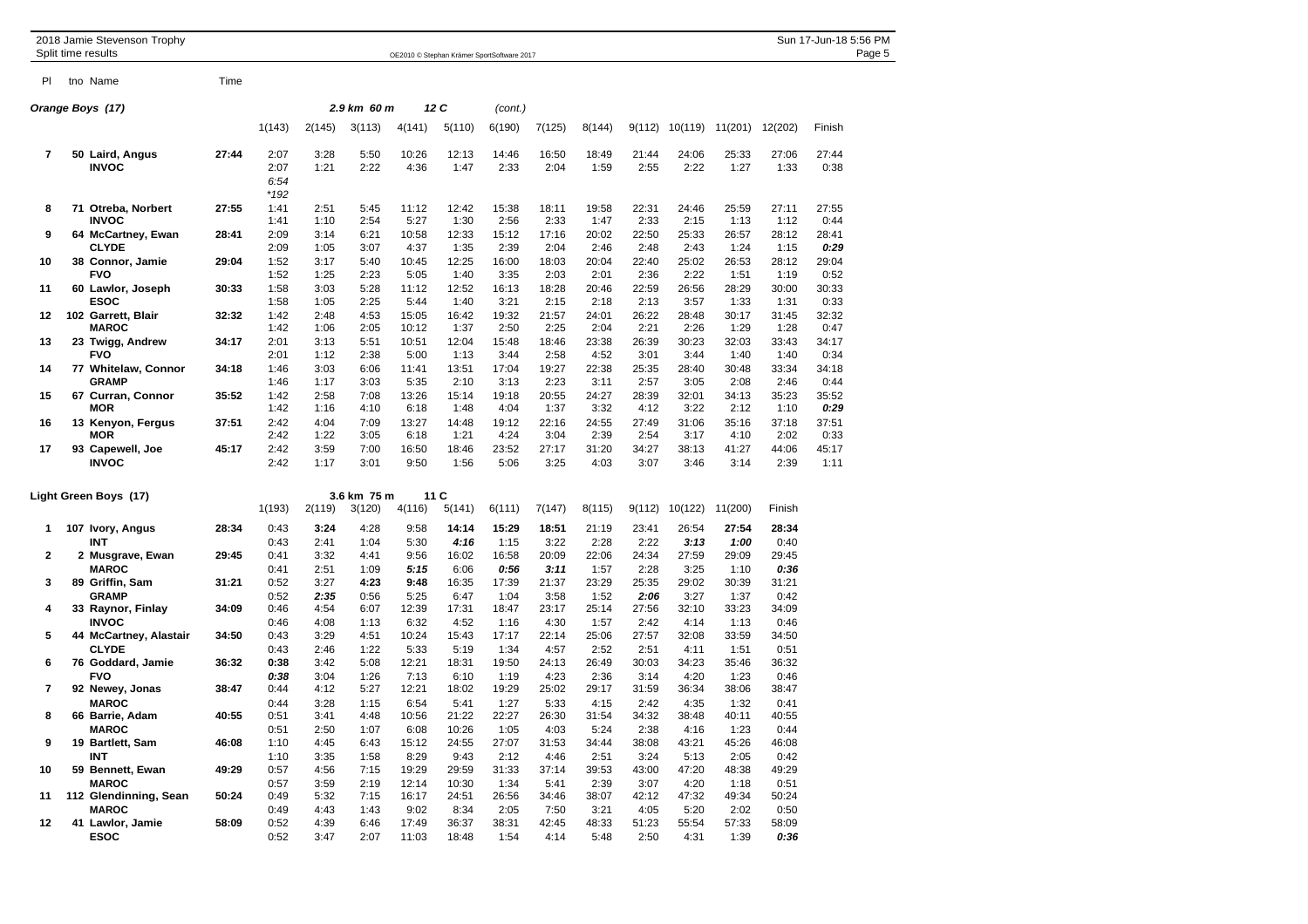|              |    | 2018 Jamie Stevenson Trophy<br>Split time results |         |                                       |                                       |                                       |                | OE2010 © Stephan Krämer SportSoftware 2017 |                |                  |                 |                 |                 |                 |                 | Sun 17-Jun-18 5:56 PM | Page 6          |
|--------------|----|---------------------------------------------------|---------|---------------------------------------|---------------------------------------|---------------------------------------|----------------|--------------------------------------------|----------------|------------------|-----------------|-----------------|-----------------|-----------------|-----------------|-----------------------|-----------------|
| PI           |    | tno Name                                          | Time    |                                       |                                       |                                       |                |                                            |                |                  |                 |                 |                 |                 |                 |                       |                 |
|              |    | Light Green Boys (17)                             |         |                                       |                                       | 3.6 km 75 m                           |                | 11C                                        | (cont.)        |                  |                 |                 |                 |                 |                 |                       |                 |
|              |    |                                                   |         | 1(193)                                | 2(119)                                | 3(120)                                | 4(116)         | 5(141)                                     | 6(111)         | 7(147)           | 8(115)          | 9(112)          | 10(122)         | 11(200)         | Finish          |                       |                 |
| 13           |    | 37 Coutts, Ben<br><b>MOR</b>                      | 1:09:53 | 1:06<br>1:06                          | 10:43<br>9:37                         | 13:29<br>2:46                         | 25:08<br>11:39 | 37:18<br>12:10                             | 39:50<br>2:32  | 49:37<br>9:47    | 54:04<br>4:27   | 59:14<br>5:10   | 1:06:46<br>7:32 | 1:08:55<br>2:09 | 1:09:53<br>0:58 |                       |                 |
| 14           |    | 5 Britain, Joshua<br><b>MOR</b>                   | 1:21:44 | 1:13<br>1:13                          | 18:28<br>17:15                        | 20:34<br>2:06                         | 30:57<br>10:23 | 38:09<br>7:12                              | 50:07<br>11:58 | 1:03:27<br>13:20 | 1:08:26<br>4:59 | 1:12:16<br>3:50 | 1:18:55<br>6:39 | 1:20:47<br>1:52 | 1:21:44<br>0:57 |                       |                 |
|              |    | 16 Gooch, Joel<br><b>MAROC</b>                    | mp      | 0:55<br>0:55<br>27:50<br>$*202$       | 3:47<br>2:52                          | 4:40<br>0:53                          | 10:05<br>5:25  | 14:35<br>4:30                              | 15:31<br>0:56  | 19:21<br>3:50    | 21:06<br>1:45   | 23:25<br>2:19   | 26:44<br>3:19   | -----           | 28:18<br>1:34   |                       | 18:30<br>$*113$ |
|              |    | 116 Milligan, Christoph<br><b>MAROC</b>           | mp      | 0:54<br>0:54                          | 4:24<br>3:30                          | 6:13<br>1:49                          | 23:44<br>17:31 | 31:20<br>7:36                              | 32:36<br>1:16  | 44:59<br>12:23   | 48:25<br>3:26   | 52:13<br>3:48   | 58:10<br>5:57   |                 | 59:57<br>1:47   |                       |                 |
|              |    | 47 Polwart, Ben<br><b>FVO</b>                     | dnf     | 1:04<br>1:04                          | 13:05<br>12:01                        | 15:12<br>2:07                         | -----          | -----                                      | -----          | -----            | -----           | -----           | -----           | -----           |                 |                       |                 |
|              |    | Green Boys (11)                                   |         | 1(193)<br>15(122)                     | 2(121)<br>16(200)                     | 4.6 km 110 m<br>3(116)<br>Finish      | 4(148)         | 16 C<br>5(124)                             | 6(111)         | 7(117)           | 8(150)          | 9(190)          | 10(142)         | 11(118)         | 12(115)         | 13(120)               | 14(201)         |
| 1            |    | 7 Gooch, Matthew<br><b>MAROC</b>                  | 29:12   | 0:34<br>0:34<br>27:11                 | 1:25<br>0:51<br>28:36                 | 5:13<br>3:48<br>29:12                 | 5:48<br>0:35   | 9:02<br>3:14<br>27:57                      | 10:37<br>1:35  | 11:53<br>1:16    | 13:05<br>1:12   | 14:43<br>1:38   | 16:21<br>1:38   | 17:39<br>1:18   | 21:53<br>4:14   | 25:27<br>3:34         | 26:28<br>1:01   |
| $\mathbf{2}$ |    | 24 Wright, Joe<br><b>MAROC</b>                    | 29:38   | 0:43<br>0:38<br>0:38<br>28:07<br>0:41 | 1:25<br>1:47<br>1:09<br>29:05<br>0:58 | 0:36<br>5:50<br>4:03<br>29:38<br>0:33 | 6:32<br>0:42   | $*202$<br>10:11<br>3:39                    | 11:32<br>1:21  | 12:14<br>0:42    | 13:46<br>1:32   | 15:33<br>1:47   | 17:11<br>1:38   | 18:35<br>1:24   | 22:44<br>4:09   | 26:35<br>3:51         | 27:26<br>0:51   |
| 3            |    | 61 Molloy, Peter<br><b>FVO</b>                    | 30:43   | 0:36<br>0:36<br>28:58<br>0:46         | 1:27<br>0:51<br>30:07<br>1:09         | 5:27<br>4:00<br>30:43<br>0:36         | 6:13<br>0:46   | 9:46<br>3:33                               | 11:37<br>1:51  | 12:21<br>0:44    | 13:40<br>1:19   | 15:32<br>1:52   | 17:11<br>1:39   | 18:36<br>1:25   | 23:01<br>4:25   | 27:08<br>4:07         | 28:12<br>1:04   |
| 4            |    | 87 Chapman, Alistair<br><b>MAROC</b>              | 34:20   | 0:33<br>0:33<br>32:40                 | 1:21<br>0:48<br>33:43                 | 6:01<br>4:40<br>34:20                 | 6:49<br>0:48   | 11:04<br>4:15                              | 12:53<br>1:49  | 14:02<br>1:09    | 15:49<br>1:47   | 17:42<br>1:53   | 19:35<br>1:53   | 21:01<br>1:26   | 26:15<br>5:14   | 30:33<br>4:18         | 31:53<br>1:20   |
| 5            |    | 100 Getliff, John<br><b>MAROC</b>                 | 36:38   | 0:47<br>0:30<br>0:30<br>34:34<br>0:44 | 1:03<br>1:28<br>0:58<br>36:06<br>1:32 | 0:37<br>5:53<br>4:25<br>36:38<br>0:32 | 6:42<br>0:49   | 10:43<br>4:01<br>35:26<br>$*202$           | 12:38<br>1:55  | 13:29<br>0:51    | 15:11<br>1:42   | 17:25<br>2:14   | 19:18<br>1:53   | 20:50<br>1:32   | 27:46<br>6:56   | 32:26<br>4:40         | 33:50<br>1:24   |
| 6            | 29 | Bloor, Max<br><b>INT</b>                          | 36:44   | 0:37<br>0:37<br>34:50<br>1:34         | 1:38<br>1:01<br>36:05<br>1:15         | 6:06<br>4:28<br>36:44<br>0:39         | 6:52<br>0:46   | 11:08<br>4:16                              | 13:19<br>2:11  | 14:55<br>1:36    | 16:26<br>1:31   | 18:30<br>2:04   | 20:21<br>1:51   | 21:56<br>1:35   | 27:26<br>5:30   | 31:59<br>4:33         | 33:16<br>1:17   |
| 7            |    | 114 Graham, Luke<br><b>MAROC</b>                  | 38:35   | 0:39<br>0:39<br>36:57<br>1:00         | 1:39<br>1:00<br>38:00<br>1:03         | 6:52<br>5:13<br>38:35<br>0:35         | 7:39<br>0:47   | 12:52<br>5:13                              | 14:34<br>1:42  | 15:39<br>1:05    | 17:40<br>2:01   | 20:05<br>2:25   | 22:22<br>2:17   | 24:00<br>1:38   | 29:57<br>5:57   | 34:46<br>4:49         | 35:57<br>1:11   |
| 8            |    | 17 Raynor, Alasdair<br><b>INVOC</b>               | 44:53   | 0:47<br>0:47<br>43:05<br>1:05         | 2:14<br>1:27<br>44:12<br>1:07         | 7:49<br>5:35<br>44:53<br>0:41         | 8:42<br>0:53   | 14:25<br>5:43                              | 18:03<br>3:38  | 19:04<br>1:01    | 21:23<br>2:19   | 23:45<br>2:22   | 26:01<br>2:16   | 28:04<br>2:03   | 35:51<br>7:47   | 40:46<br>4:55         | 42:00<br>1:14   |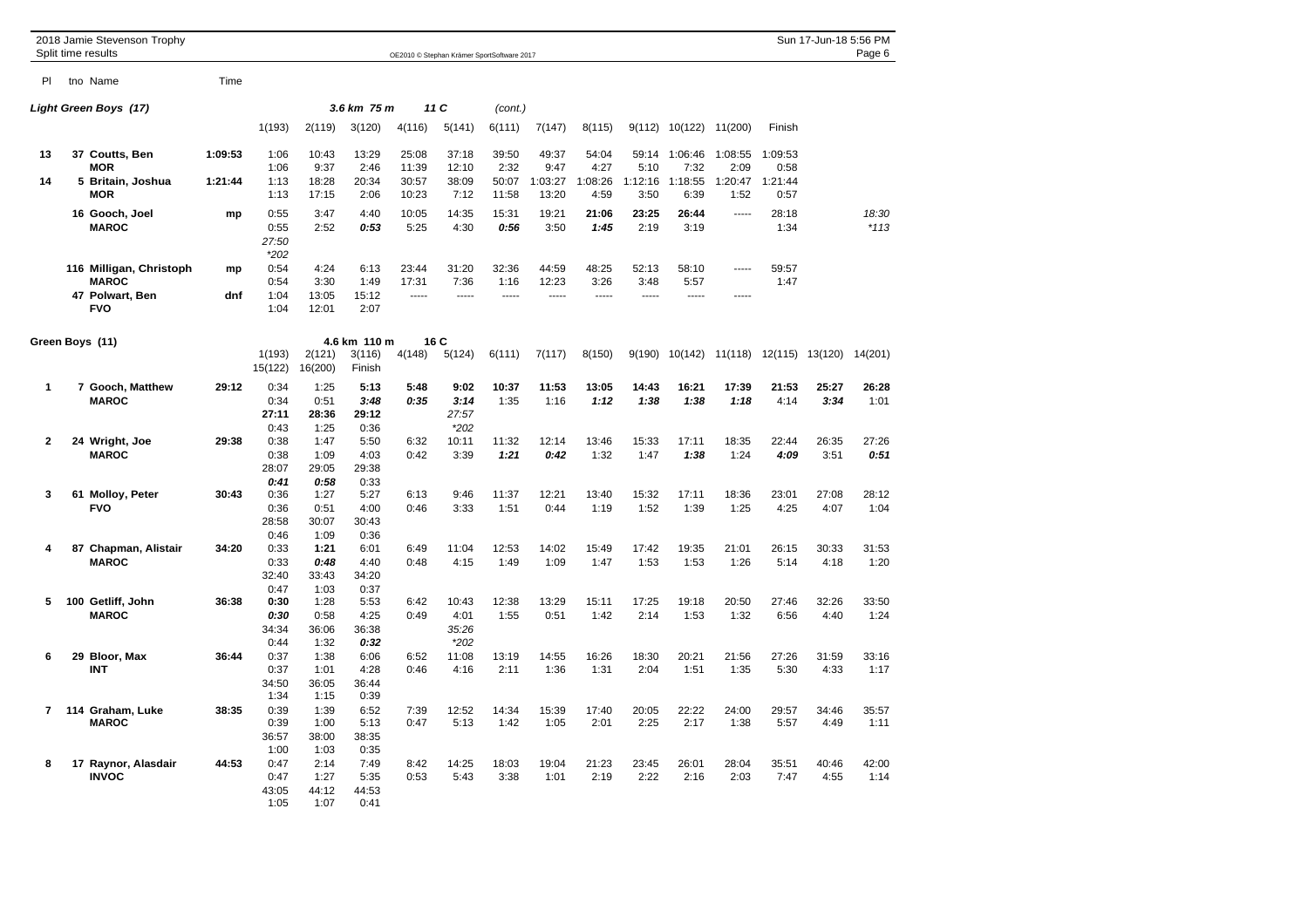|              | 2018 Jamie Stevenson Trophy          |       |                                       |                                       |                                       |               |                |                                            |               |               |               |               |                                 |                         | Sun 17-Jun-18 5:56 PM |               |
|--------------|--------------------------------------|-------|---------------------------------------|---------------------------------------|---------------------------------------|---------------|----------------|--------------------------------------------|---------------|---------------|---------------|---------------|---------------------------------|-------------------------|-----------------------|---------------|
|              | Split time results                   |       |                                       |                                       |                                       |               |                | OE2010 © Stephan Krämer SportSoftware 2017 |               |               |               |               |                                 |                         |                       | Page 7        |
| PI           | tno Name                             | Time  |                                       |                                       |                                       |               |                |                                            |               |               |               |               |                                 |                         |                       |               |
|              | Green Boys (11)                      |       |                                       |                                       | 4.6 km 110 m                          |               | 16 C           | (cont.)                                    |               |               |               |               |                                 |                         |                       |               |
|              |                                      |       | 1(193)<br>15(122)                     | 2(121)<br>16(200)                     | 3(116)<br>Finish                      | 4(148)        | 5(124)         | 6(111)                                     | 7(117)        | 8(150)        | 9(190)        | 10(142)       |                                 | 11(118) 12(115) 13(120) |                       | 14(201)       |
| 9            | 110 Blackwood, Ronan<br><b>INVOC</b> | 50:23 | 1:00<br>1:00<br>47:20<br>1:09         | 2:19<br>1:19<br>49:30<br>2:10         | 8:53<br>6:34<br>50:23<br>0:53         | 10:55<br>2:02 | 16:26<br>5:31  | 19:38<br>3:12                              | 22:21<br>2:43 | 24:31<br>2:10 | 26:51<br>2:20 | 29:21<br>2:30 | 31:36<br>2:15                   | 38:19<br>6:43           | 44:26<br>6:07         | 46:11<br>1:45 |
| 10           | 10 Bartlett, Joseph<br><b>INT</b>    | 51:05 | 0:59<br>0:59<br>48:39<br>1:11         | 2:51<br>1:52<br>50:32<br>1:53         | 11:35<br>8:44<br>51:05<br>0:33        | 12:34<br>0:59 | 20:02<br>7:28  | 22:28<br>2:26                              | 23:21<br>0:53 | 25:50<br>2:29 | 30:17<br>4:27 | 32:26<br>2:09 | 34:07<br>1:41                   | 39:55<br>5:48           | 44:53<br>4:58         | 47:28<br>2:35 |
| 11           | 35 Collins, Peter<br><b>MAROC</b>    | 56:41 | 0:41<br>0:41<br>54:38<br>1:21         | 1:50<br>1:09<br>56:06<br>1:28         | 10:09<br>8:19<br>56:41<br>0:35        | 11:39<br>1:30 | 16:55<br>5:16  | 19:33<br>2:38                              | 21:02<br>1:29 | 23:46<br>2:44 | 26:11<br>2:25 | 28:55<br>2:44 | 37:19<br>8:24                   | 46:31<br>9:12           | 51:57<br>5:26         | 53:17<br>1:20 |
|              | Green Adults (14)                    |       | 1(193)<br>15(122)                     | 2(121)<br>16(200)                     | 4.6 km 110 m<br>3(116)<br>Finish      | 4(148)        | 16 C<br>5(124) | 6(111)                                     | 7(117)        | 8(150)        | 9(190)        |               | 10(142) 11(118) 12(115) 13(120) |                         |                       | 14(201)       |
| 1            | 123 Hensman, Will<br><b>FVO</b>      | 31:39 | 0:31<br>0:31<br>30:06<br>0:42         | 1:24<br>0:53<br>31:02<br>0:56         | 5:54<br>4:30<br>31:39<br>0:37         | 6:36<br>0:42  | 10:18<br>3:42  | 12:00<br>1:42                              | 12:52<br>0:52 | 14:21<br>1:29 | 16:13<br>1:52 | 17:58<br>1:45 | 19:23<br>1:25                   | 23:55<br>4:32           | 28:29<br>4:34         | 29:24<br>0:55 |
| $\mathbf{2}$ | 139 Cload, Laurence<br><b>INVOC</b>  | 35:16 | 0:38<br>0:38<br>33:40<br>0:44         | 1:49<br>1:11<br>34:39<br>0:59         | 6:47<br>4:58<br>35:16<br>0:37         | 7:36<br>0:49  | 11:43<br>4:07  | 13:43<br>2:00                              | 14:30<br>0:47 | 16:07<br>1:37 | 18:08<br>2:01 | 20:04<br>1:56 | 22:09<br>2:05                   | 27:16<br>5:07           | 31:41<br>4:25         | 32:56<br>1:15 |
| 3            | 130 Griffin, Tim<br><b>GRAMP</b>     | 36:30 | 0:42<br>0:42<br>34:40<br>0:48         | 1:57<br>1:15<br>35:38<br>0:58         | 7:12<br>5:15<br>36:30<br>0:52         | 8:00<br>0:48  | 11:49<br>3:49  | 13:50<br>2:01                              | 15:42<br>1:52 | 17:18<br>1:36 | 19:19<br>2:01 | 21:16<br>1:57 | 22:55<br>1:39                   | 28:25<br>5:30           | 32:42<br>4:17         | 33:52<br>1:10 |
| 4            | 140 Keith, Alec<br><b>INVOC</b>      | 37:18 | 0:40<br>0:40<br>35:05<br>0:50         | 1:53<br>1:13<br>36:37<br>1:32         | 8:09<br>6:16<br>37:18<br>0:41         | 8:53<br>0:44  | 13:19<br>4:26  | 15:24<br>2:05                              | 16:23<br>0:59 | 17:55<br>1:32 | 19:49<br>1:54 | 21:27<br>1:38 | 23:02<br>1:35                   | 28:10<br>5:08           | 32:54<br>4:44         | 34:15<br>1:21 |
| 5            | 127 Wilson, Emma<br><b>CLYDE</b>     | 38:02 | 0:38<br>0:38<br>35:52                 | 1:43<br>1:05<br>37:04                 | 6:25<br>4:42<br>38:02                 | 7:15<br>0:50  | 11:54<br>4:39  | 14:11<br>2:17                              | 15:27<br>1:16 | 17:14<br>1:47 | 19:20<br>2:06 | 21:28<br>2:08 | 23:10<br>1:42                   | 28:28<br>5:18           | 33:30<br>5:02         | 34:44<br>1:14 |
| 6            | 142 Hammond, Paul<br><b>FVO</b>      | 39:17 | 1:08<br>0:54<br>0:54<br>37:37<br>0:51 | 1:12<br>2:06<br>1:12<br>38:43<br>1:06 | 0:58<br>7:42<br>5:36<br>39:17<br>0:34 | 8:32<br>0:50  | 13:02<br>4:30  | 15:06<br>2:04                              | 16:00<br>0:54 | 17:43<br>1:43 | 20:15<br>2:32 | 22:10<br>1:55 | 23:39<br>1:29                   | 30:21<br>6:42           | 35:21<br>5:00         | 36:46<br>1:25 |
| 7            | 126 Stansfield, Ben<br><b>FVO</b>    | 39:31 | 0:42<br>0:42<br>36:59<br>0:57         | 1:47<br>1:05<br>38:31<br>1:32         | 6:58<br>5:11<br>39:31<br>1:00         | 7:44<br>0:46  | 12:24<br>4:40  | 14:24<br>2:00                              | 16:21<br>1:57 | 18:15<br>1:54 | 20:18<br>2:03 | 22:20<br>2:02 | 24:14<br>1:54                   | 30:01<br>5:47           | 34:47<br>4:46         | 36:02<br>1:15 |
| 8            | 141 Daly, Robert<br><b>GRAMP</b>     | 44:12 | 1:11<br>1:11<br>42:05<br>0:55         | 2:34<br>1:23<br>43:17<br>1:12         | 8:41<br>6:07<br>44:12<br>0:55         | 9:40<br>0:59  | 14:30<br>4:50  | 16:48<br>2:18                              | 18:22<br>1:34 | 20:25<br>2:03 | 22:44<br>2:19 | 24:58<br>2:14 | 27:23<br>2:25                   | 34:10<br>6:47           | 39:53<br>5:43         | 41:10<br>1:17 |